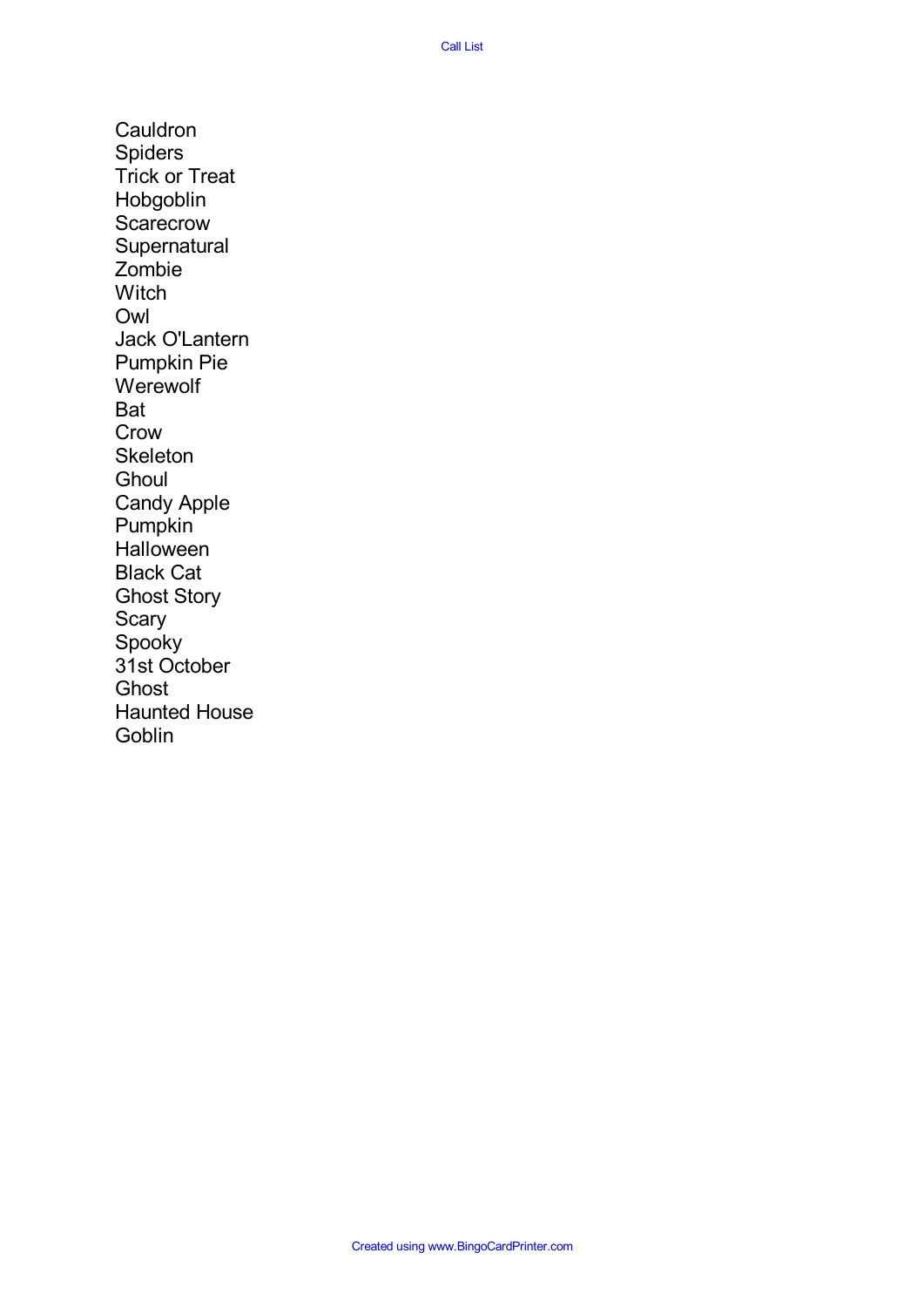| Cauldron                        | Supernatural             | Pumpkin<br>Pie | <b>Skeleton</b>  | <b>Black</b><br>Cat   |
|---------------------------------|--------------------------|----------------|------------------|-----------------------|
| <b>Spiders</b>                  | Zombie                   | Werewolf       | Ghoul            | Ghost<br><b>Story</b> |
| <b>Trick or</b><br><b>Treat</b> | <b>Witch</b>             | Free Space     | Candy<br>Apple   | <b>Scary</b>          |
| Hobgoblin                       | Owl                      | <b>Bat</b>     | Pumpkin          | Spooky                |
| <b>Scarecrow</b>                | <b>Jack</b><br>O'Lantern | Crow           | <b>Halloween</b> | 31st<br>October       |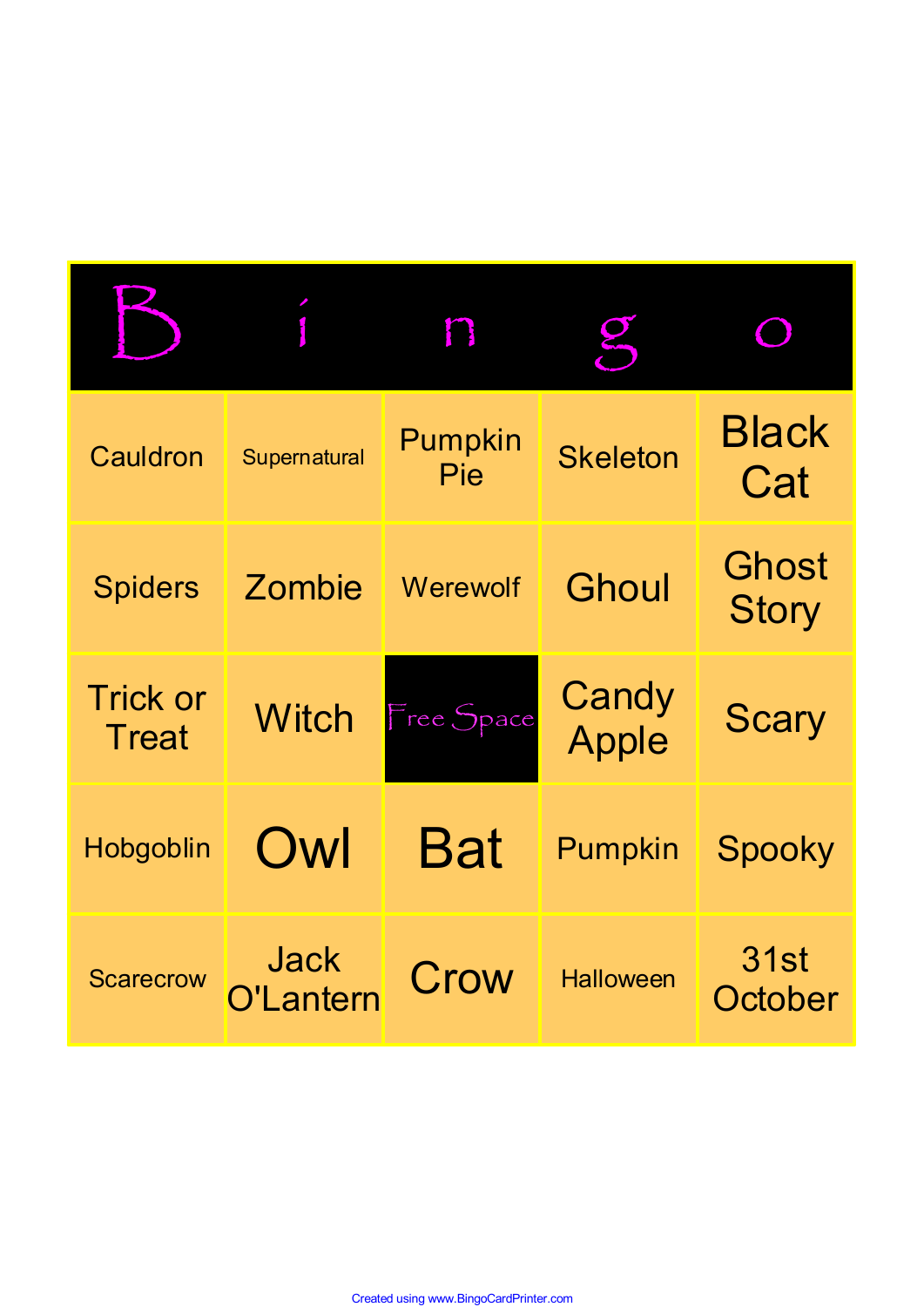| Ghoul            | <b>Halloween</b>               | <b>Ghost</b><br><b>Story</b>    | Hobgoblin      | Goblin                   |
|------------------|--------------------------------|---------------------------------|----------------|--------------------------|
| <b>Scarecrow</b> | <b>31st</b><br>October         | Pumpkin                         | Crow           | <b>Skeleton</b>          |
| Pumpkin<br>Pie   | <b>Haunted</b><br><b>House</b> | Free Space                      | Candy<br>Apple | Zombie                   |
| <b>Witch</b>     | <b>Scary</b>                   | <b>Trick or</b><br><b>Treat</b> | <b>Spiders</b> | <b>Jack</b><br>O'Lantern |
| Bat              | Spooky                         | <b>Ghost</b>                    | Supernatural   | Cauldron                 |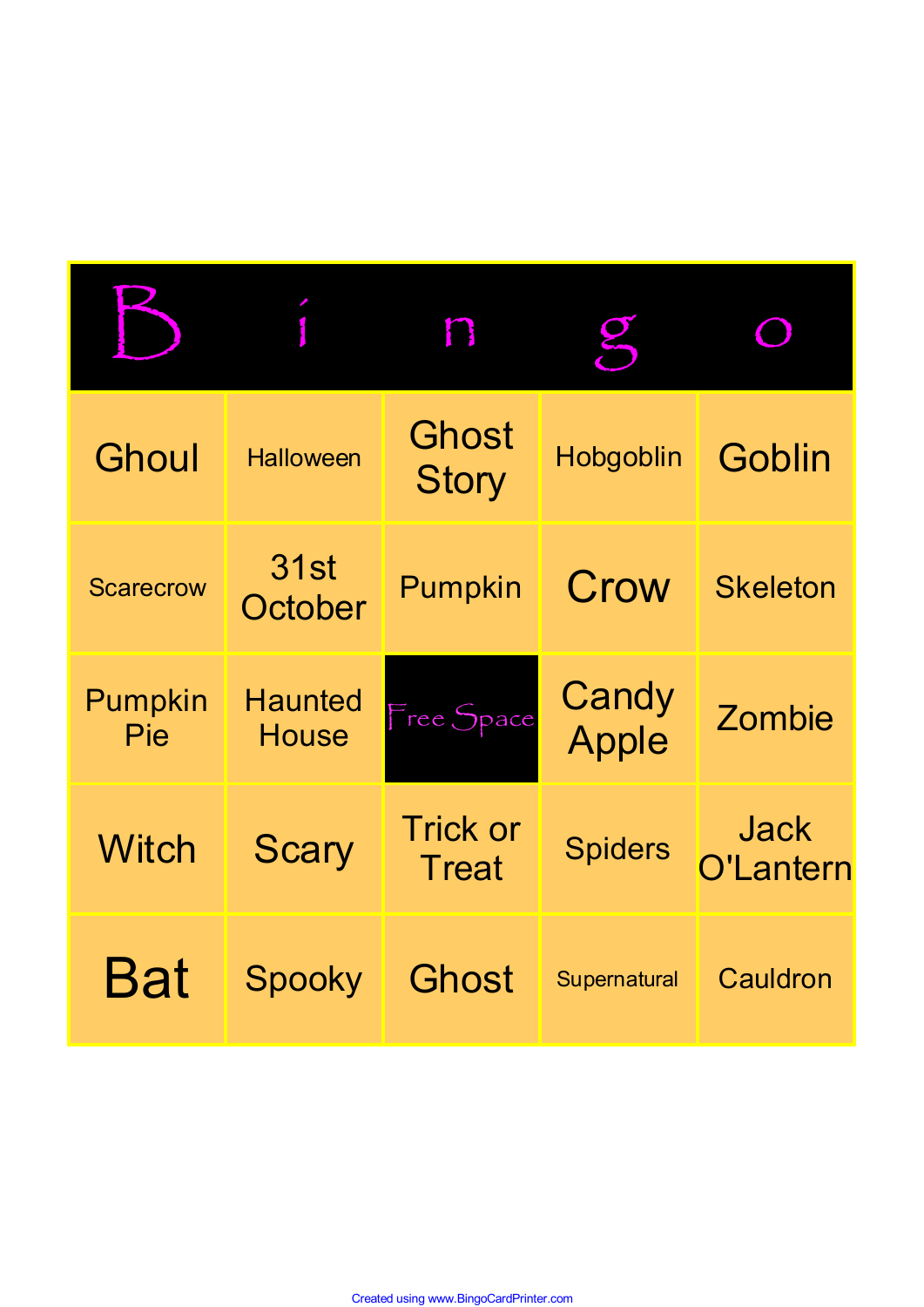| <b>Scarecrow</b>         | Zombie                  | Owl             | <b>Scary</b>                    | Hobgoblin             |
|--------------------------|-------------------------|-----------------|---------------------------------|-----------------------|
| <b>Witch</b>             | <b>Haunted</b><br>House | 31st<br>October | <b>Trick or</b><br><b>Treat</b> | Ghost<br><b>Story</b> |
| <b>Spiders</b>           | <b>Goblin</b>           | Free Space      | <b>Halloween</b>                | Bat                   |
| Supernatural             | Crow                    | Spooky          | Cauldron                        | Pumpkin<br>Pie        |
| <b>Jack</b><br>O'Lantern | Candy<br>Apple          | Ghoul           | Werewolf                        | <b>Ghost</b>          |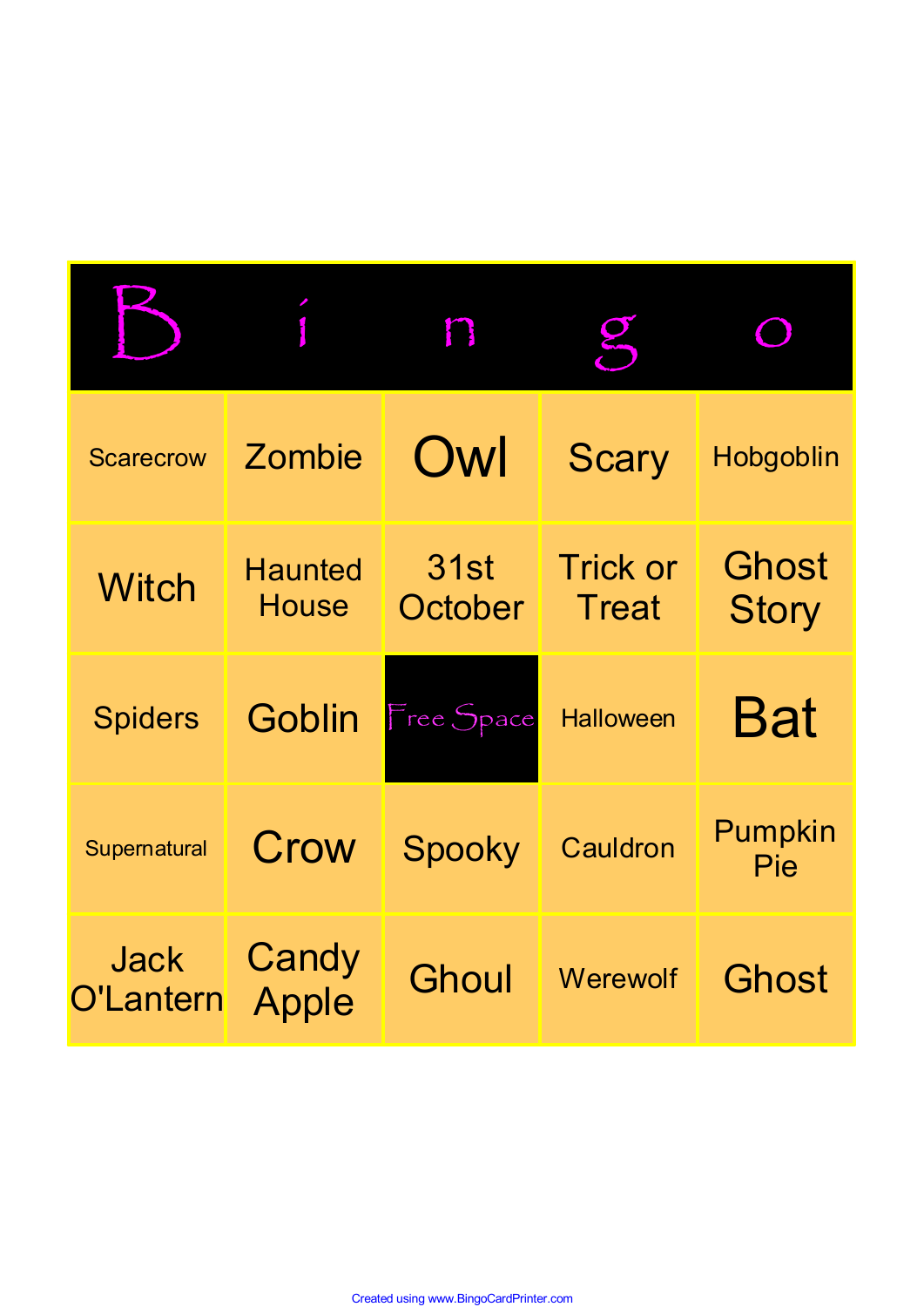| <b>Scary</b>        | Goblin                | <b>Ghost</b> | <b>Spiders</b>                 | Supernatural                    |
|---------------------|-----------------------|--------------|--------------------------------|---------------------------------|
| <b>Black</b><br>Cat | <b>Ghoul</b>          | Werewolf     | <b>Bat</b>                     | Jack<br><b>O'Lantern</b>        |
| Hobgoblin           | <b>Skeleton</b>       | Free Space   | Pumpkin                        | 31st<br>October                 |
| Owl                 | Ghost<br><b>Story</b> | Crow         | <b>Haunted</b><br><b>House</b> | <b>Trick or</b><br><b>Treat</b> |
| <b>Halloween</b>    | Candy<br>Apple        | Cauldron     | Pumpkin<br>Pie                 | Zombie                          |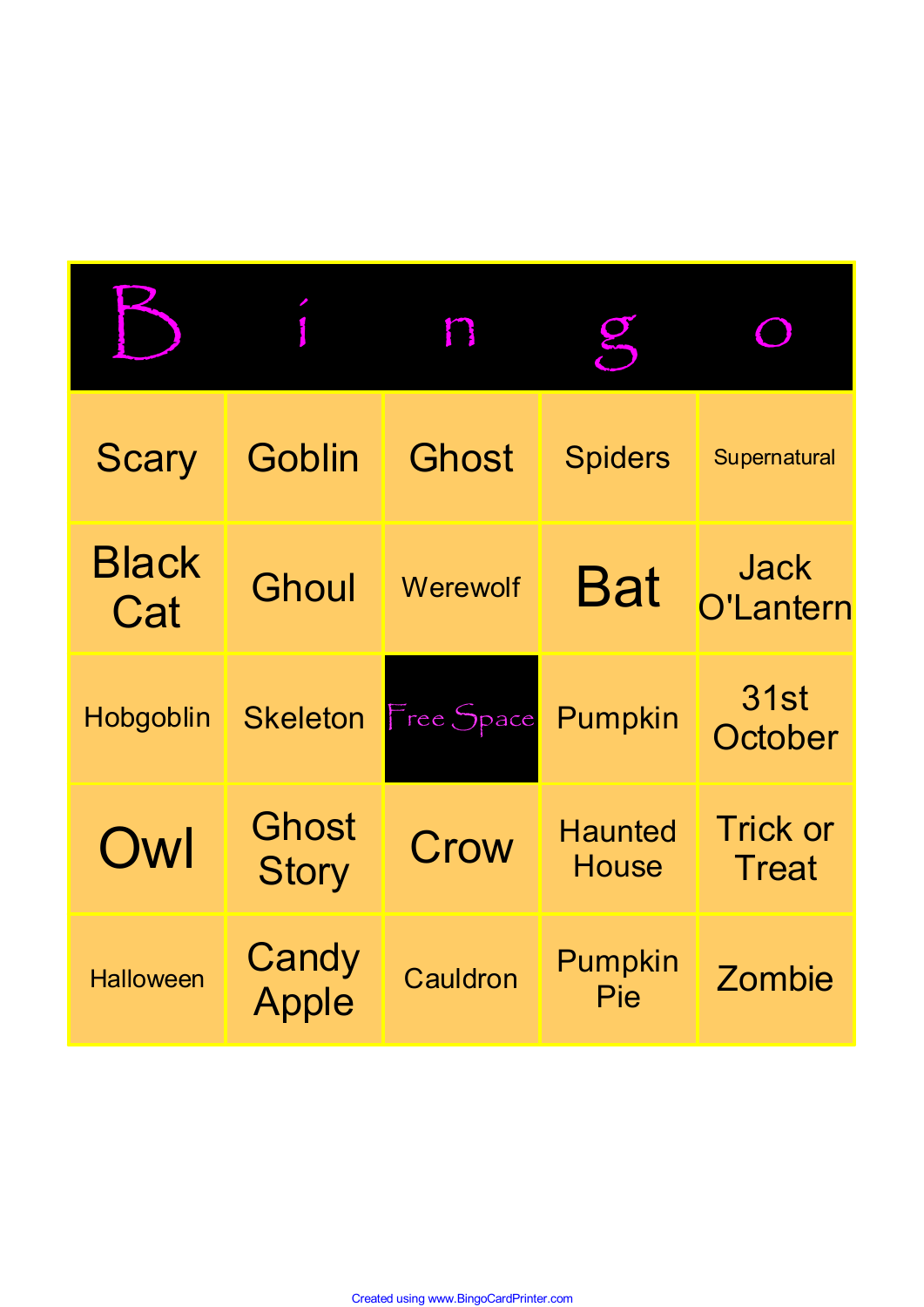| Werewolf                 | <b>Black</b><br>Cat      | <b>Bat</b>         | <b>Scary</b>     | Owl                            |
|--------------------------|--------------------------|--------------------|------------------|--------------------------------|
| <b>Spiders</b>           | Pumpkin                  | Spooky             | Pumpkin<br>Pie   | Ghoul                          |
| <b>31st</b><br>October   | Candy<br>Apple           | Free Space Zombie  |                  | <b>Haunted</b><br><b>House</b> |
| <b>Trick or</b><br>Treat | <b>Jack</b><br>O'Lantern | Hobgoblin Skeleton |                  | Goblin                         |
| Supernatural             | Cauldron                 | Crow               | <b>Halloween</b> | Ghost<br><b>Story</b>          |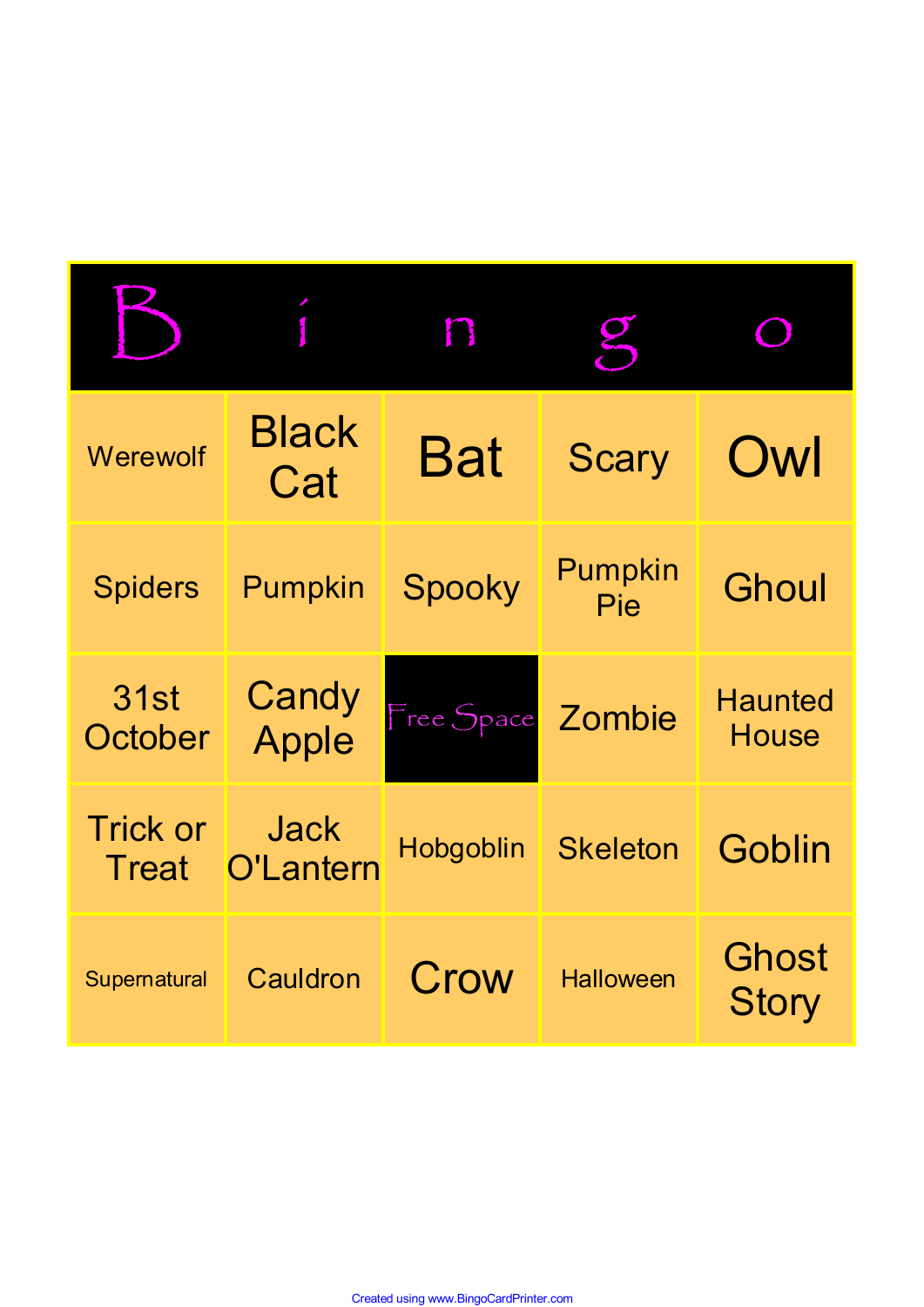| <b>Haunted</b><br><b>House</b> | Candy<br>Apple      | <b>Ghost</b>                 | 31st<br>October | Hobgoblin         |
|--------------------------------|---------------------|------------------------------|-----------------|-------------------|
| <b>Halloween</b>               | Pumpkin<br>Pie      | <b>Ghost</b><br><b>Story</b> | Goblin          | Jack<br>O'Lantern |
| Bat                            | Ghoul               | Free Space                   | <b>Spiders</b>  | Werewolf          |
| Cauldron                       | <b>Black</b><br>Cat | Crow                         | Spooky          | <b>Skeleton</b>   |
| Zombie                         | Owl                 | <b>Trick or</b><br>Treat     | Supernatural    | <b>Scary</b>      |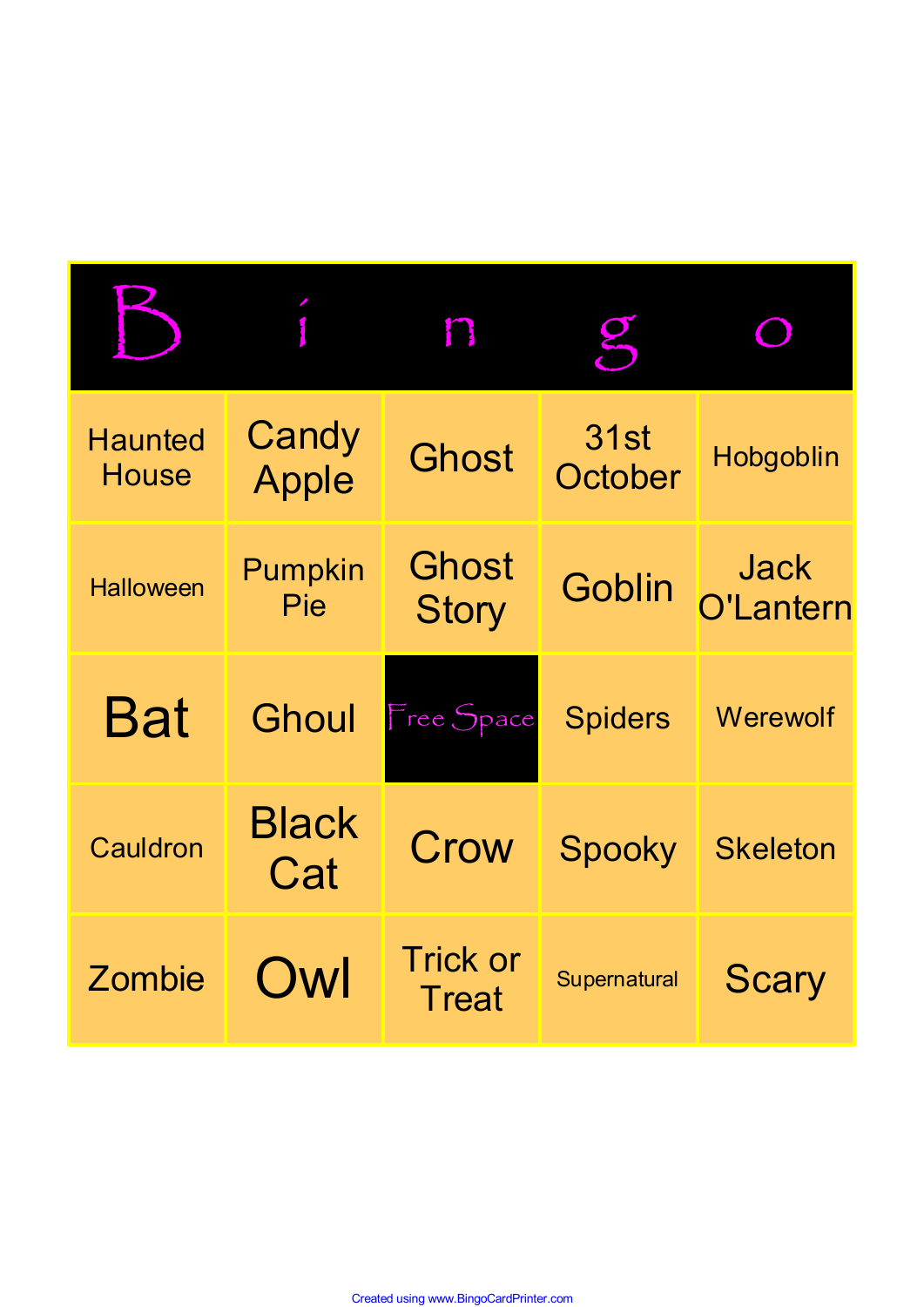| Pumpkin<br>Pie        | <b>Spiders</b>                 | <b>Scary</b>        | <b>Halloween</b>                | <b>31st</b><br>October |
|-----------------------|--------------------------------|---------------------|---------------------------------|------------------------|
| Candy<br><b>Apple</b> | Supernatural                   | Crow                | Pumpkin                         | <b>Witch</b>           |
| Spooky                | <b>Haunted</b><br><b>House</b> | Free Space Zombie   |                                 | Ghoul                  |
| Hobgoblin             | Goblin                         | <b>Black</b><br>Cat | <b>Trick or</b><br><b>Treat</b> | <b>Scarecrow</b>       |
| <b>Skeleton</b>       | <b>Jack</b><br>l antern        | Werewolf            | Bat                             | Cauldron               |